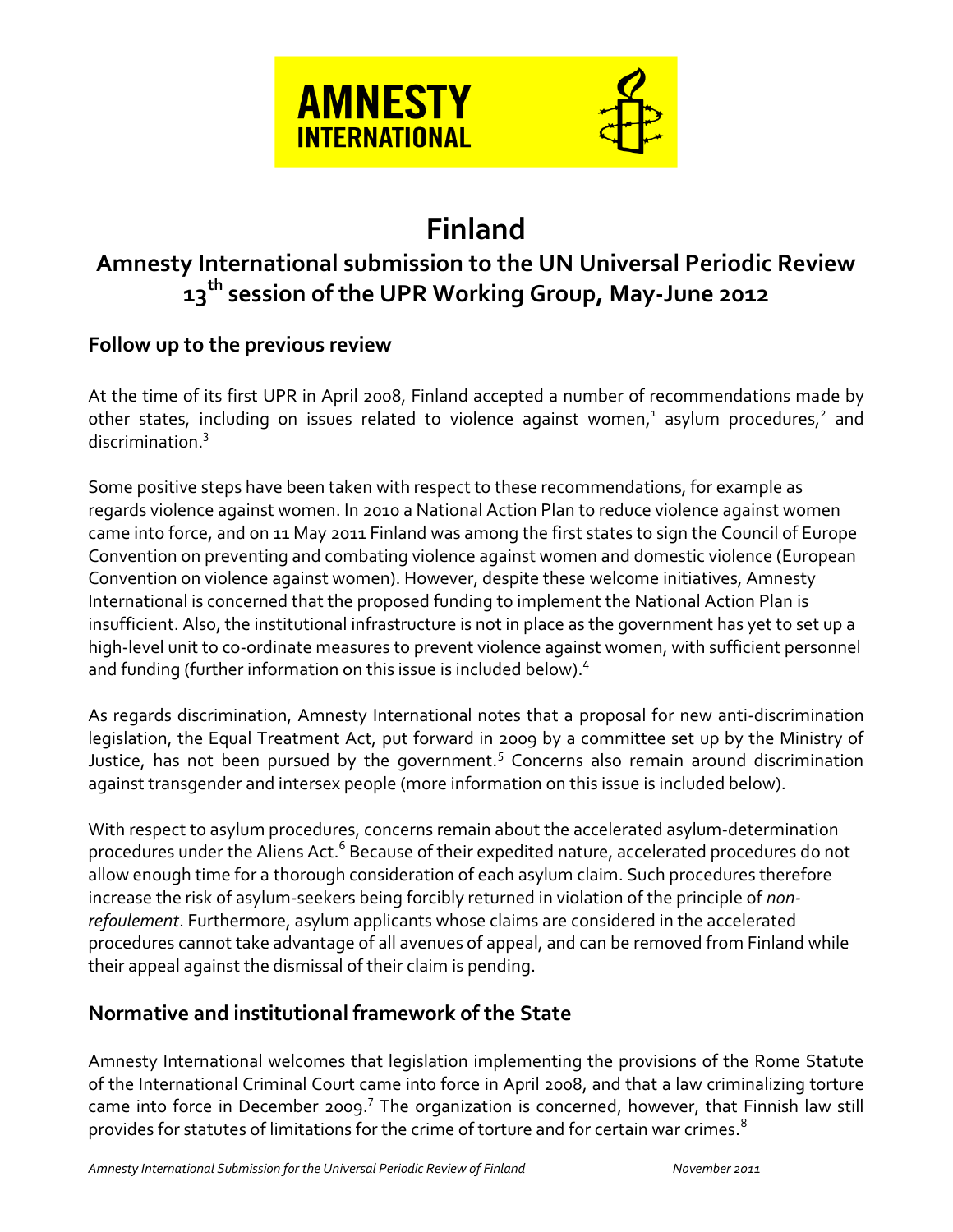Amnesty International welcomes that Finland is currently in the process of establishing a National Human Rights Institution. The planned "Ihmisoikeuskeskus" is envisaged to commence its work by the end of 2011; however, there are concerns that it may not have sufficient funding to be fully effective.

## **Promotion and protection of human rights on the ground**

#### *Immigration detention*

Significant problems exist in relation to the administrative detention of irregular migrants and asylum-seekers, including those whose claims have been dismissed. Despite welcome commitments by the government in June 2011<sup>9</sup> and November 2011<sup>10</sup> to end the detention of unaccompanied minors and to develop alternatives to administrative detention, Amnesty International is concerned that insufficient consideration continues to be given to the necessity and proportionality of each decision to institute and/or continue someone's detention.

Approximately 1,000 asylum-seekers and irregular migrants are detained each year.<sup>11</sup> However, due to a lack of comprehensive statistical data on immigration detention, the exact numbers of those detained, as well as the length of and grounds for detention are not available. The Metsälä detention centre in Helsinki - the only immigration detention facility in Finland - is frequently overcrowded.As a consequence, at any one time approximately 50 per cent of those detained for immigration purposes are held in police detention facilities around the country, contrary to international standards. Their contact with the outside world is severely restricted and there is no separation between the sexes in police facilities and men, women and children are held together. While families are usually detained together, children under the age of 12 are often removed from their families and placed in fostercare for the duration of their relatives' detention.

Amnesty International also continues to receive reports that vulnerable asylum-seekers are being detained. These include pregnant women, persons with serious medical conditions, persons suffering from mental illness or trauma related to torture or ill-treatment, and women who have suffered serious violence.

### *Violence against women*

Amnesty International wishes to highlight certain areas in which Finland is failing to adequately protect women from gender-based violence.

Women who are victims of trafficking are not recognized as such and are not provided with adequate protection and assistance. The Finnish National Rapporteur on trafficking<sup>12</sup> has repeatedly stated that the most significant challenge to combating human trafficking in Finland is the failure to identify victims of victims of sexual exploitation as victims of trafficking. <sup>13</sup> Women who are victims of prostitution-related trafficking are instead treated as witnesses in cases concerning the facilitation or provision of a [prostitute](file:///C:/Documents%20and%20Settings/awyss/wiki/Prostitute) to a customer. By being defined only as witnesses, such women are not advised of their right to legal assistance and are often deported. This is at least in part due to the fact that the definitions of trafficking and aggravated pandering/procuring overlap in the Penal Code.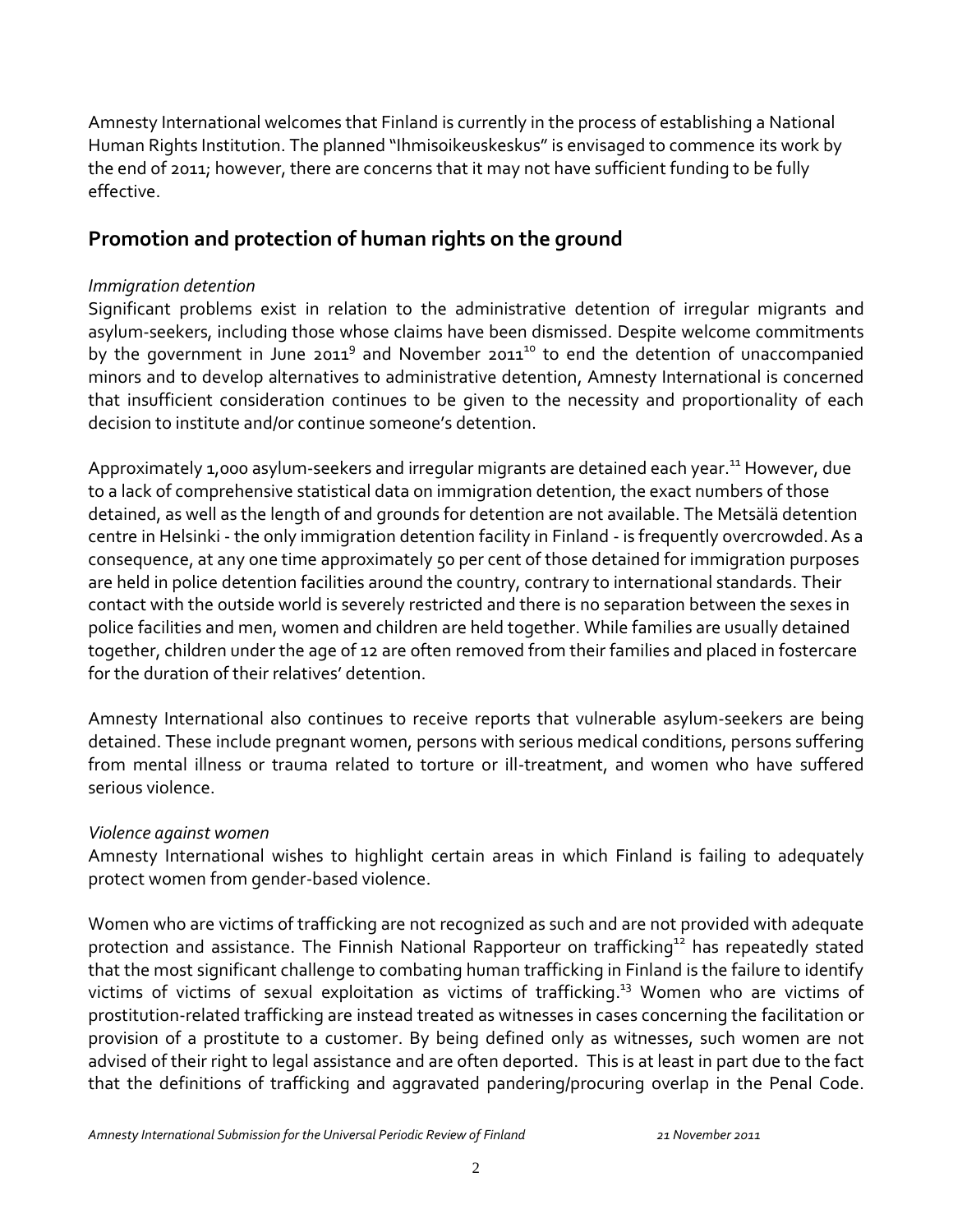Moreover, current legislation in Finland pertaining to sexual offences, notably Chapter 20 of the Penal Code, is inadequate. For example, rape continues to be categorized according to the degree of violence used or threatened by the perpetrator rather than the sexual violation. Some acts of sexual violence are not automatically investigated by the authorities, but only if so requested by the victim.

There are also concerns that the attrition rate in Finland is very high. This is the filtering process whereby alleged offences never come to the attention of the criminal justice system, either because they are never reported, or because cases are dropped at various stages of the legal process. In Finland less than 10 per cent of all rapes are estimated to be reported and of those reported less than 20 per cent result in a conviction.<sup>14</sup> Women who report rape to the police only have a small chance of having their case tried in court and as a result most perpetrators are never held to account for their crimes. $15$ 

Conciliation and mediation is widely used in Finland to deal with crimes of domestic violence and violence against women. The police receive approximately 5,000 reports of domestic violence yearly, of which over 1,000 are referred to mediation by the police or prosecutor. Statistics from 2010 reveal that most of these cases (84 per cent) are assaults.<sup>16</sup> The outcome  $\,$  of mediation in cases concerning intimate partner violence or domestic violence is however, unpredictable and there is significantly diverging views among prosecutors in Finland as to whether criminal proceedings should be conducted alongside mediation. Some prosecutors drop charges when the case is referred to mediation; some take the outcome of mediation into account when determining the penalty in a case; while others do not allow mediation to affect the legal process in any way.<sup>17</sup> Article 48 of the European Convention on violence against women acknowledges that mediation is not an appropriate method of dealing with crimes of violence against women, as such processes do not offer protection equal to the criminal law, and frequently lead to repeated re-victimization of women at risk.<sup>18</sup>

#### *Discrimination against transgender and intersex people*

Transgender and intersex people face discrimination by the authorities as well as by members of the general public. <sup>19</sup> Anti-discrimination legislation as well as legislation on hate crime both lack explicit reference to gender identity and expression thereof as grounds for discrimination or hate crime. Furthermore, legal requirements for gender reassignment to be recognized in official documentation still require that individuals be sterilized, either through surgery or hormonal treatment.<sup>20</sup> To obtain a legal name change, a diagnosis of gender dysphoria is also required.<sup>21</sup> Intersex infants and children are often subjected to medical procedures designed to 'correct' their gender presentation; these procedures may be carried out for social or cosmetic purposes rather than out of medical necessity.<sup>22</sup>

#### *Rendition and secret detention*

In October 2011, Amnesty International published new evidence that a significant number of aircraft connected to the US Central Intelligence Agency's (CIA) rendition and secret detention programmes had landed in Finland between 2001 and 2006.<sup>23</sup> Previously, only three suspected rendition flights had been documented as landing in Finland.<sup>24</sup> In response to the information from Amnesty International, the Ministry of Foreign Affairs released new information recording 250 landings in Finland by aircraft linked to the CIA rendition programmes.<sup>25</sup> This suggests that Finland was actively incorporated into the US CIA rendition and secret detention programmes. $^{26}$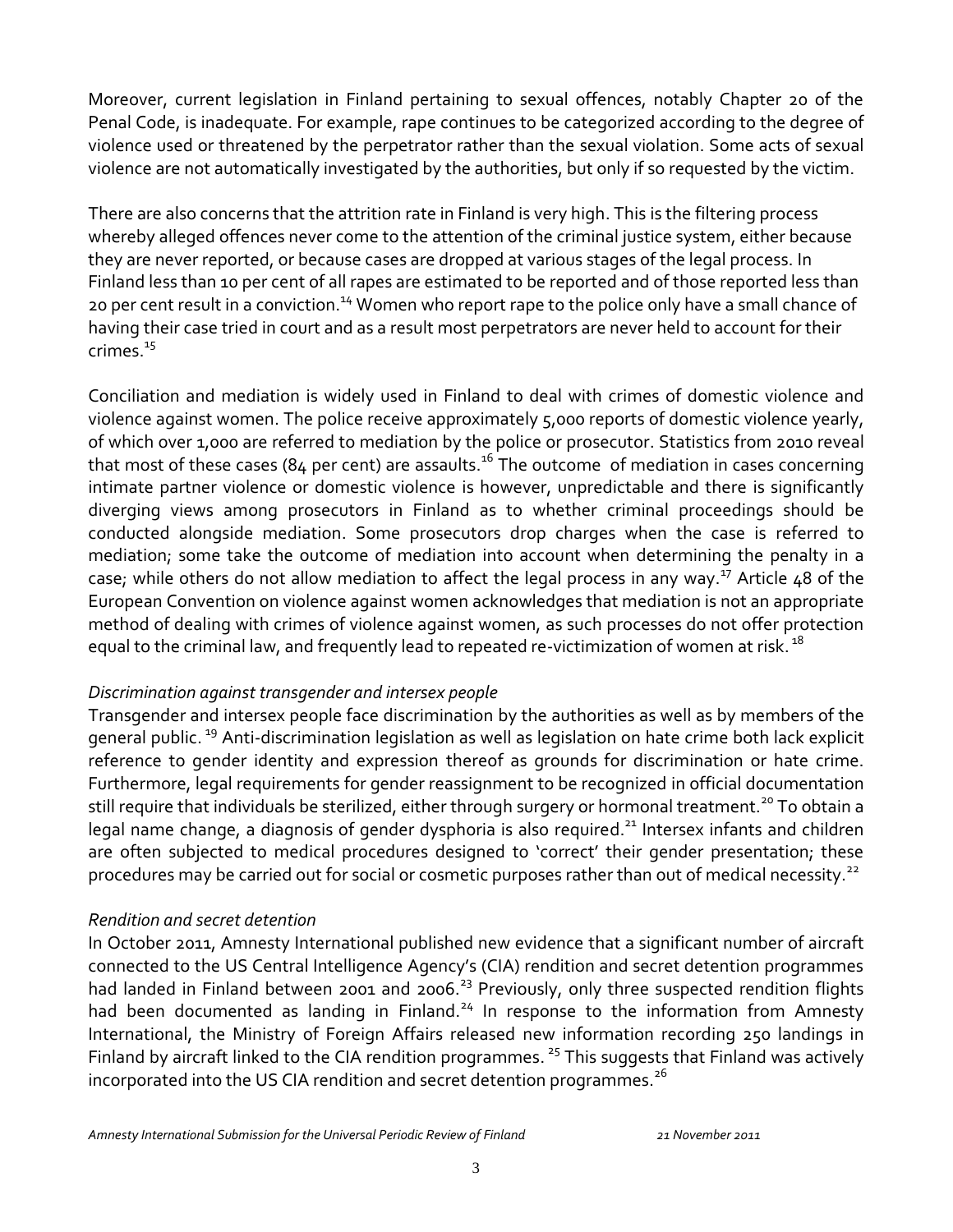There are also documented links between Finland and known CIA secret detention sites in Lithuania.<sup>27</sup> For example, on 20 September 2004 a Boeing 707 aircraft with the tail number N88ZL arrived from Bagram, Afghanistan and landed at Helsinki-Vantaa airport in Finland with 13 passengers on board. That aircraft is also reported to have landed in Lithuania, on its way from Bagram, on the same day it was photographed in Finland.<sup>28</sup> The aircraft departed the next morning to Washington DC and then onward to Miami. A few days later the US Department of Defense stated that new detainees had been transferred to the detention centre at Guantánamo Bay. The 2010 UN Joint study on global practices in relation to secret detention in the context of countering terrorism also noted that a flight carrying detainees to Guantánamo Bay landed in Lithuania on 20 September 2004. 29

The UN Joint study further noted that "dummy" flight plans had been filed in other countries in order to conceal flights to Lithuania.<sup>30</sup> In press reports, Finland was mentioned as one of the countries where "dummy" flight plans were filed. $31$  The aviation data released by the government of Finland contained a record of a Boeing 737 aircraft with the tail number N733MA and registered to Miami Air, which supposedly landed in Helsinki at 20.37 on 25 March 2006 en route from Porto, Portugal. Lithuanian authorities have later acknowledged that the aircraft landed in Palanga, Lithuania at 22.25 and that it had arrived from Porto. Faced with questions about this particular flight, the Finnish authorities confirmed that the aircraft had never landed in Finland, and that the marking for N733MA referred to a flight plan that had never been realized. This "dummy" flight plan appeared to confirm earlier reports that Finland had been used as a destination to conceal flights to and from the secret detention facility in Lithuania.

Currently, the Finnish Security Intelligence Service operates without any parliamentary oversight. However, the new data on rendition flights signals the need for Finland to bring all its intelligence activities under independent, parliamentary oversight.

#### *Civilian alternatives to military service and conscientious objection*

The length of the civilian alternative to military service in Finland remains punitive and discriminatory. Conscientious objectors are, at present, obliged to perform 362 days of civilian service, which is 182 days longer than the shortest and most common period of military service.

As of the end of September 2011, Amnesty International considered seven imprisoned conscientious objectors to military service to be prisoners of conscience. Most were serving sentences of 197 days for refusing to perform alternative civilian service.

## **Recommendations for action by the State under review**

#### **Amnesty International calls on the government of Finland to:**

*Follow up to the previous review:*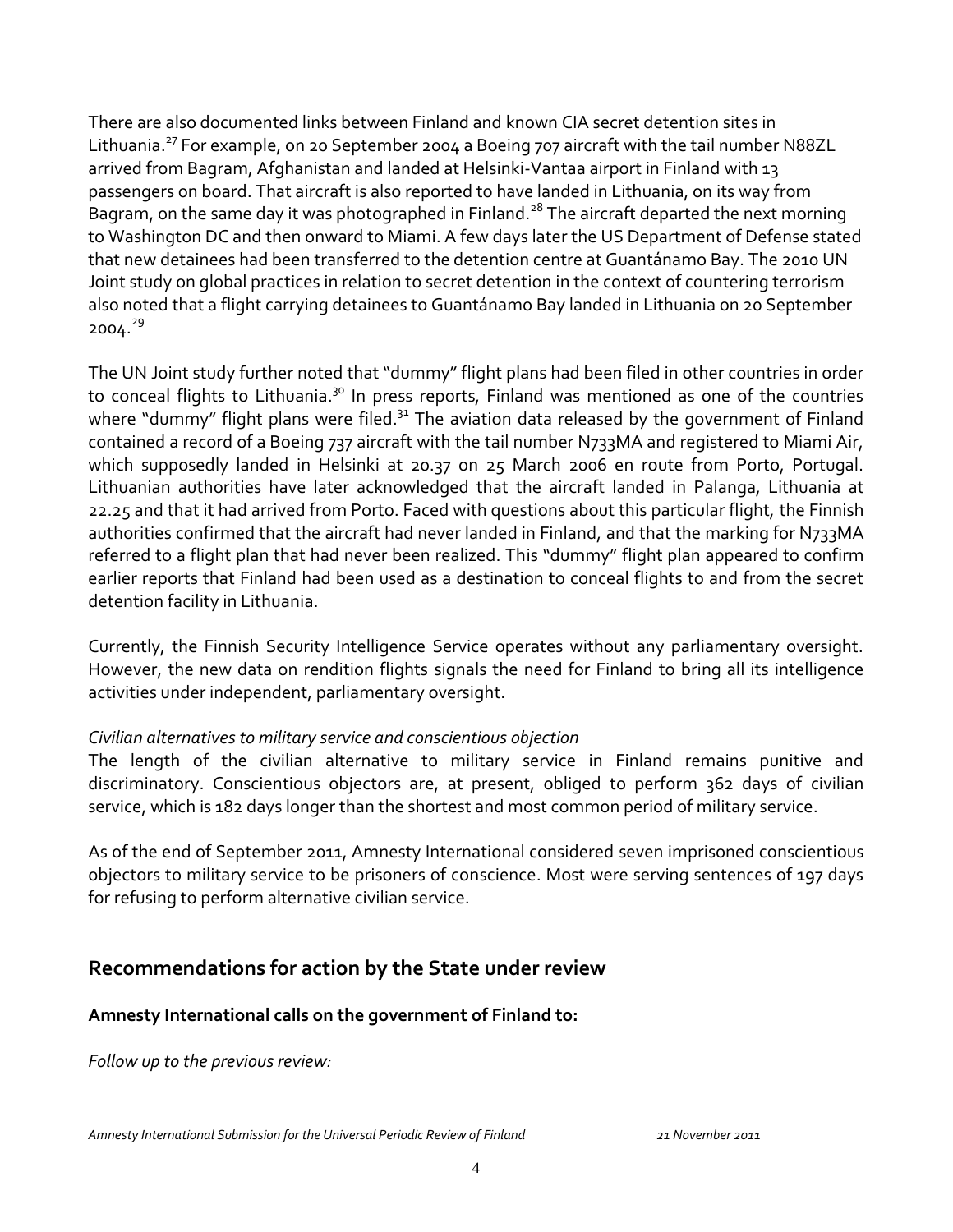- Allocate sufficient funds to ensure the effective implementation of the National Action Plan to prevent violence against women;
- Establish a high-level and well resourced unit to co-ordinate measures to prevent violence against women;
- Ensure that domestic legislation effectively protects against discrimination in all forms, including by expediting the passage of appropriate human rights compliant legislative proposals;
- Reform asylum-determination procedures to ensure that no asylum-seeker can be expelled from the country until a final determination is made of their application for asylum, including of any appeals against initial refusals.

#### *Normative and institutional framework of the State:*

- Remove statutes of limitations for the crime of torture and certain war crimes as well as any other legislative obstacles to effectively investigate, arrest and prosecute crimes under international law;
- Complete the process of establishing a National Human Rights Institution (the Ihmisoikeuskeskus) and ensure that it is adequately funded, independent and fully compliant with the Paris Principles.

#### *Immigration detention:*

- Take concrete measures to reduce the resort to detention of asylum-seekers and migrants solely for immigration purposes, in line with relevant international refugee and human rights law and standards;
- End the detention of all children solely for immigration purposes;
- End the use of police facilities for immigration detention purposes;
- Ensure that those detained for immigration purposes are treated humanely and in line with the strictest international human rights standards.

#### *Violence against women:*

- Ensure that women who are victims of trafficking are recognized as such and provided with protection and assistance;
- Ensure that rape is categorized as a sexual violation rather than according to the degree of violence used or threatened by the perpetrator; and to facilitate the access to justice for victims of rape to ensure that cases of rape are reported and prosecuted in court;
- Ensure that mediation is not used in cases of violence in intimate partnership or domestic violence. Mediation should not replace or otherwise affect the criminal proceeding, prosecution nor the determination of the penalty;
- Establish an independent monitoring mechanism to systematically analyze all rape investigations that are closed before coming to trial, and to report on the reasons for this.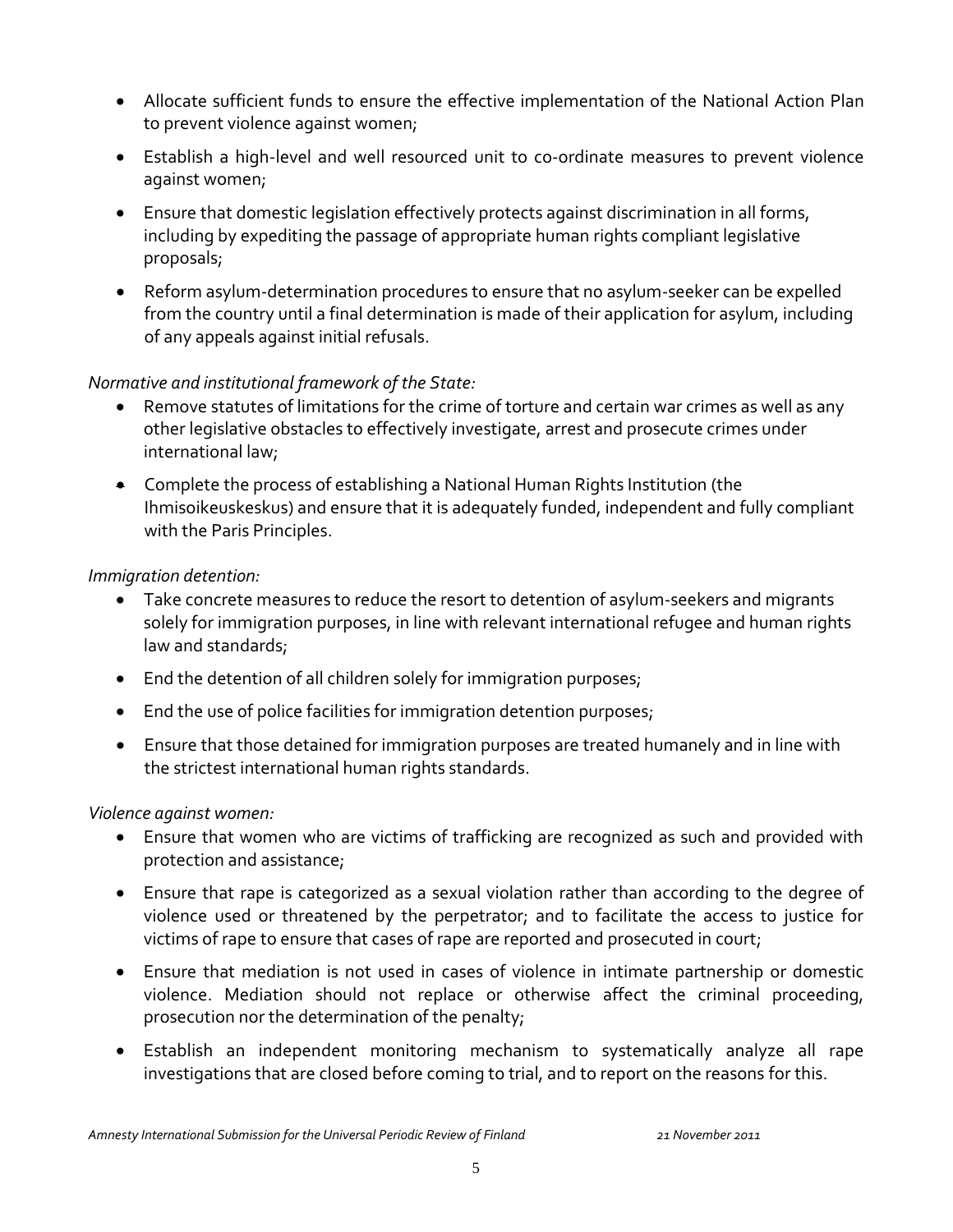*Discrimination against transgender and intersex people:*

- Ensure transgender and intersex people are effectively protected from discrimination, both in law and practice;
- Amend legislation to remove the sterility requirement.

#### *Rendition and secret detention:*

- Conduct an independent, impartial, thorough, and effective investigation into Finland's alleged complicity in the US-led rendition and secret detention programmes;
- Ensure that the government of Finland is held accountable for any human rights violations that may have occurred in the course of its co-operation with the US government's rendition and secret detention programmes;
- Prosecute in fair trials any state actor alleged to have been complicit in violations of international criminal law in the context of Finland's co-operation with the US government's rendition and secret detention programmes;
- Provide effective redress for any victims who may have suffered human rights violations as a result of Finland's involvement in the US-led rendition and secret detention programmes;
- To fully co-operate with UN Special Procedures mandate holders on the issue of secret detention in the context of counter-terrorism operations, including by providing them with relevant information on the subject.

#### *Civilian alternatives to military service:*

- Immediately and unconditionally release all prisoners of conscience;
- Reduce the length of alternative civilian service, in line with internationally recognized standards and recommendations.

 $\overline{a}$ 

<sup>10</sup> Press release by Ministry of Interior, *"Ulkomaalaisten säilöönottoa koskevia säännöksiä tarkistetaan*"*,* available at: <http://www.intermin.fi/newslist/pbic/20111117031> (accessed 18 November 2011).

<sup>&</sup>lt;sup>1</sup> Report of the Working Group on the Universal Periodic Review of Finland, 23 May 2008 (A/HRC/8/24) paragraph 50.3 (Mexico and Russian Federation).

<sup>&</sup>lt;sup>2</sup> A/HRC/8/24, paragraph 50.6 (Bolivia).

<sup>&</sup>lt;sup>3</sup> A/HRC/8/24, paragraphs 50.1 (Netherlands and Russian Federation), 50.2 (Mexico) and 50.7 (Slovenia).

<sup>&</sup>lt;sup>4</sup> This is also required by Article 10 of the Convention on violence against women, which requires that state parties "designate or establish one or more official bodies responsible for the co-ordination, implementation, monitoring and evaluation of policies and measures to prevent and combat all forms of violence covered by this Convention. These bodies shall co-ordinate the collection of data as referred to in Article 11, analyse and disseminate its results."

 $5$  On 25 January 2007 a Committee was appointed by the Ministry of Justice to renew Finnish anti-discrimination legislation. Its mandate was to develop a proposal for improving anti-discrimination legislation to cover all discriminatory grounds, to cover both the private and public sector and afford effective redress and remedy to victims of discrimination. The Committee filed its proposal in December 2009, however, there was disagreement on specific issues in the proposal, and the government did not propose the draft law to parliament.

 $^6$  A/HRC/8/24, paragraph 50.6 (Bolivia).

<sup>7</sup> Amendment to the Penal Code, 4.12.2009/990.

 $^8$  When implementing the Rome Statute, Finland divided up war crimes into different categories: aggravated war crimes, war crimes and so called "petty war crimes" (see Chapter 11, sections 5, 6 and 7 of the Penal Code). It is the latter category for which the legislation provides a statute of limitation(see Chapter 8, Section 1 of the Penal Code).

<sup>&</sup>lt;sup>9</sup> Government Programme of Prime Minister Jyrki Katainen's Government, 22 June 2011.